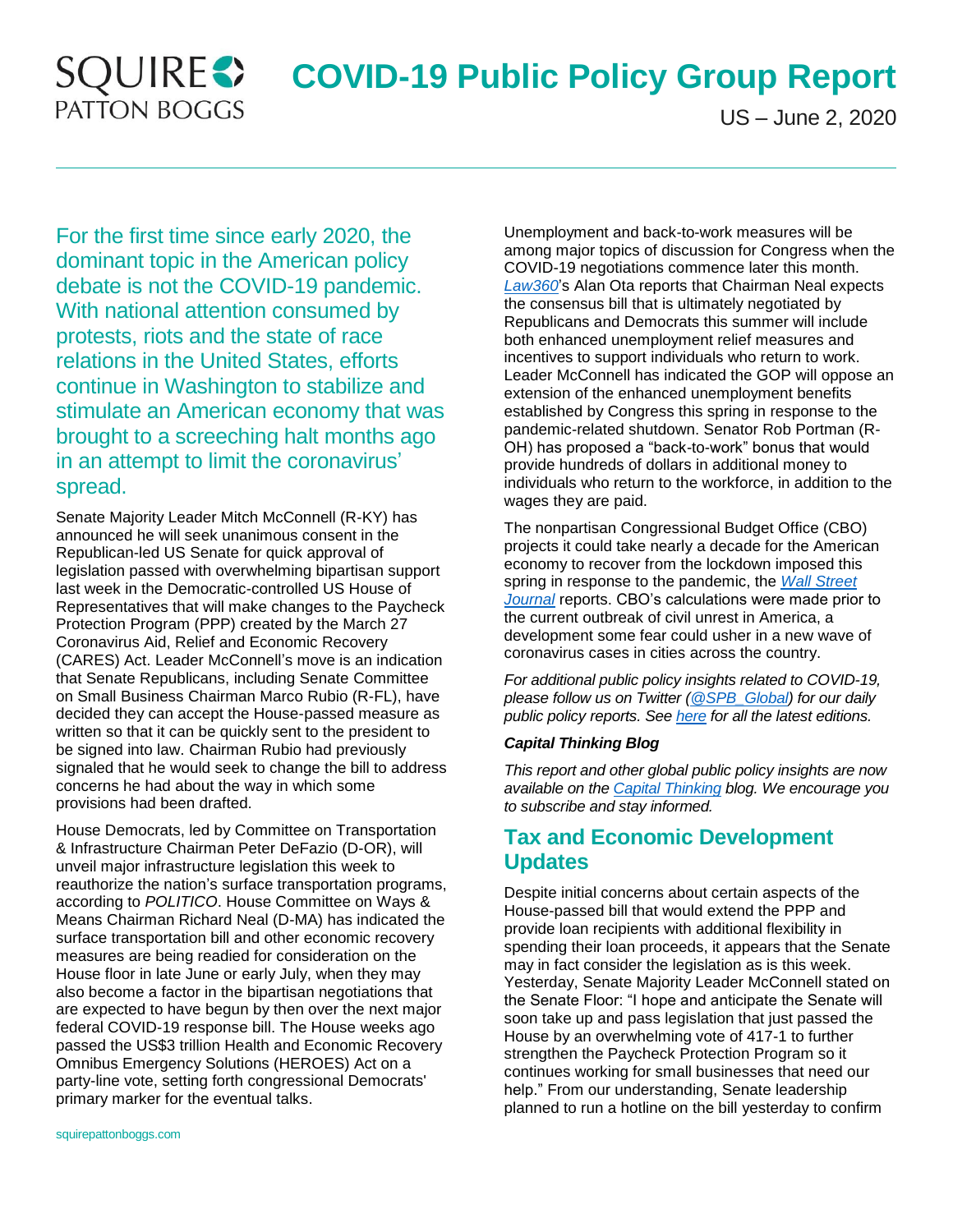that the Upper Chamber would be able to pass the legislation through unanimous consent this week.

As lawmakers are taking action in support of small business financial assistance, they are at the same time expressing concerns about other financial assistance programs established under the CARES Act. For example, in response to a [letter](https://www.warren.senate.gov/oversight/letters/warren-reed-colleagues-blast-jetblue-delta-for-accepting-federal-cares-act-bailout-funds-and-then-cutting-employees-hours-paychecks) led by Senators Elizabeth Warren (D-MA) and Jack Reed (D-RI) regarding Delta Airlines' decision to cut their employees' hours after receiving payroll support, CEO Edward H. Bastian affirmed his position that Delta is in "full compliance" with the CARES Act requirements. There are also concerns regarding the implementation of financial assistance provided under the CARES Act for state and local governments. According to a [report](https://republicans-waysandmeansforms.house.gov/uploadedfiles/most_municipalities_remain_unable_to_access_coronavirus_relief_funds.pdf) by the National League of Cities, 32 states have yet to distribute funds to local governments. As such, House Committee on Ways and Means Ranking Member Kevin Brady (R-TX) has introduced [H.R. 7065,](https://www.congress.gov/bill/116th-congress/house-bill/7065?s=2&r=2) which would require states to make a certification by June 12, 2020, that they have a process in place for redistributing a portion of their funds to local governments within their jurisdiction or face having the Inspector General of the Treasury Department claw back 25% of the funds provided to the state.

Ranking Member Brady has also introduced the *Reopening America by Supporting Workers and Businesses Act of 2020*, which is intended to "help local businesses rebuild their workforce quickly by turning these unemployment benefits into a back-to-work bonus that will provide a bump to workers and help accelerate our economic recovery." Specifically, [H.R. 7066](https://www.congress.gov/bill/116th-congress/house-bill/7066?s=3&r=1) would: (1) allow workers, through July 31, 2020, to keep up to two weeks of expanded unemployment benefits after accepting a job; (2) permit employers to report job refusals and provide clear notice to unemployment claimants about return to work obligations and good cause exceptions; and (3) clarify that non-profits are not required to pay the full amount of unemployment benefits and wait for reimbursement, but can instead reduce the amount owed up-front. Ranking Member Brady's bill is but one of several ideas being discussed as an alternative to the expanded unemployment benefits enacted in response to the COVID-19-induced economic crisis, and comes as both House Speaker Nancy Pelosi (D-CA) and Senate Minority Leader Chuck Schumer (D-NY) have expressed support for automatic triggers that would link the length of these expanded unemployment benefits with economic conditions.

Finally, as we look ahead to the next COVID-19 relief bill, it is important to note the context in which it will be considered. Specifically, the Congressional Budget Office (CBO) yesterday [announced](https://www.cbo.gov/system/files/2020-06/56376-GDP.pdf) that the current public health crisis is likely to reduce domestic cumulative nominal Gross Domestic Product by US\$15.7 trillion – or more than five percent – over the next 10

HEROES Act would actually cost US\$3.5 trillion – an estimate that is nearly US\$500 billion more than initial projections. Given concerns over the ever-increasing national debt, a bipartisan group of approximately five dozen House Members has sent a letter to leadership urging Congress not to "ignore the pressing issue of the national debt, which could do irreparable damage to our country." In the letter led by Representatives Scott Peters (D-CA) and Jodey Arrington (R-TX), lawmakers "request that further pandemic-response legislation include provisions for future budget reforms to ensure we confront these issues when the economy is strong enough." **Health Updates**

years. The CBO also indicated that the House-passed

The Centers for Medicare & Medicaid Services (CMS) released [data](https://www.cms.gov/files/document/6120-nursing-home-covid-19-data.pdf) on COVID-19 cases in nursing homes yesterday, and it will post underlying data collected by the Centers for Disease Control and Prevention (CDC) via a link on Nursing Home Compare later this week. According to CMS, about 80% of Medicare and Medicaid nursing homes reported required data to the CDC by the end of last month. The agency states, "These facilities reported over 60,000 confirmed COVID-19 cases and almost 26,000 deaths. Of the nursing homes that reported data, approximately one in four facilities had at least one COVID-19 case, and approximately one in five facilities had at least one COVID-19 related death. Early analysis shows that facilities with a one-star quality rating were more likely to have large numbers of COVID-19 cases than facilities with a five-star quality rating." CMS [said](https://www.cms.gov/newsroom/press-releases/trump-administration-unveils-enhanced-enforcement-actions-based-nursing-home-covid-19-data-and) it will take action against nursing homes that have not reported data to the CDC. The agency plans to enhance enforcement for facilities with persistent infection control violations, and it will also impose enforcement actions on facilities with lower level infection control deficiencies "to ensure they are addressed with increased gravity." More information on the nursing home surveys, planned enforcement actions and quality improvement activities is availabl[e here.](https://www.cms.gov/files/document/qso-20-31-all.pdf)

*POLITICO* reports this morning that Republicans on the House Committee on Energy and Commerce are planning a series of guidance reports on containing a potential second wave of COVID-19 cases. The lawmakers' initial [document](https://republicans-energycommerce.house.gov/wp-content/uploads/2020/06/COVID-19-Second-Wave-Report_Testing-Surveillance_FINAL.pdf) focuses on testing and surveillance recommendations. Testing and contact tracing have been of particular concern for both federal and state lawmakers in recent days, as large groups of protesters have gathered around the country and not observed social distancing or other preventive guidelines. Yesterday, Minnesota Governor Tim Walz (D) stressed the importance of testing and surveillance for these groups particularly, though he implied such activities may be difficult to implement: "I would tell those of you who are out there peacefully protesting, again, if you're starting to get symptoms of COVID-19, please isolate. We will have to do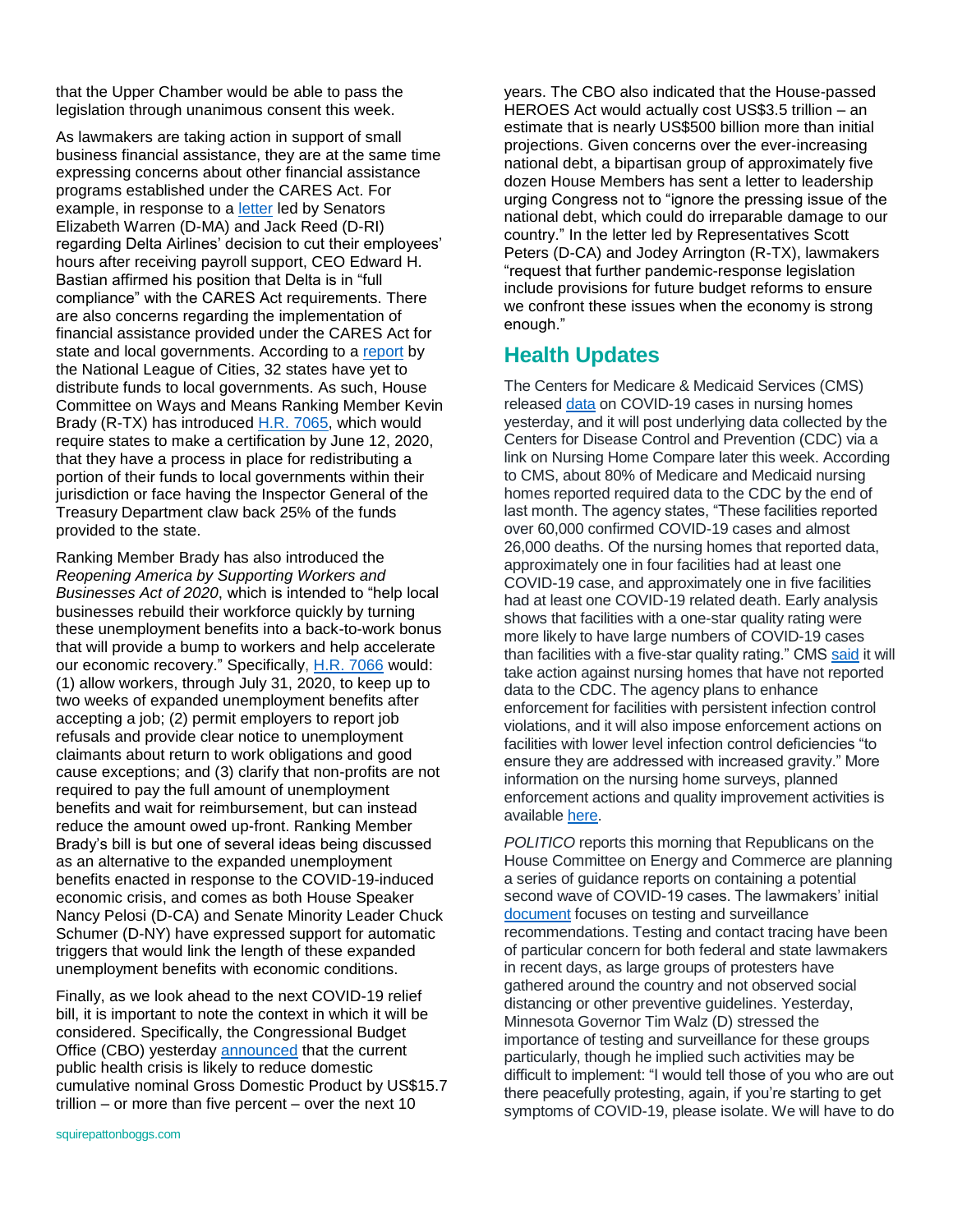some contact tracing, which I have not wrapped my mind around what that would look like in this size. But, we want to massively test you. We want to get you in and get the help. We want to get a handle on that." In a[n interview](https://www.politico.com/news/2020/06/01/surgeon-general-protests-coronavirus-294270) with *POLITICO*, Surgeon General Jerome Adams remarked, "I am concerned about the public health consequences both of individual and institutional racism [and] people out protesting in a way that is harmful to themselves and their communities." He praised Colorado Governor Jared Polis (D) for making masks available to protestors and encouraging testing for the coronavirus. Governor Polis will [testify](https://docs.house.gov/meetings/IF/IF02/20200602/110763/HHRG-116-IF02-Wstate-PolisJ-20200602.pdf) in front of the House Committee on Energy and Commerce this morning on [state actions in response to](https://energycommerce.house.gov/committee-activity/hearings/hearing-on-on-the-front-lines-how-governors-are-battling-the-covid-19)  [the pandemic.](https://energycommerce.house.gov/committee-activity/hearings/hearing-on-on-the-front-lines-how-governors-are-battling-the-covid-19) Governors Gretchen Whitmer (D-MI) and Asa Hutchinson (R-AR) will join him on the witness panel.

#### **Trade Updates**

India is continuing to advance a phased lifting of its strict lockdown. On June 8, malls, restaurants and places of worship will be able to reopen. According to *Bloomberg*, the government will continue to impose more stringent rules on areas that have a large number of active cases until at least June 30. Officials recently allowed some domestic flight and rail services to resume, though international flights are not expected to restart until the final phase. The restrictions – among the strictest in the world – have had significant impacts on the country's economy; estimates by the Center for Monitoring Indian Economy Pvt. suggest 122 million people were forced out of work in April alone. Despite the easing of restrictions, businesses are reportedly still facing issues given ongoing travel restrictions, supply chain concerns and the number of workers who departed the cities in response to the pandemic.

#### **Oversight Updates**

The CMS data on nursing home COVID-19 deaths and infections discussed above will undoubtedly intensify ongoing probes and trigger additional ones into nursing homes safety controls, both at the federal and state level. A May [report](https://www.gao.gov/assets/710/707069.pdf) by the Government Accountability Office found that many homes had infection control deficiencies even prior to the pandemic, and half of the homes had persistent problems. During her testimony before the House Committee on Oversight and Reform on May 26, Christi Grimm, the Health and Human Services' Principal Deputy Inspector General, said her office is conducting multiple investigations into the safety protocols at nursing homes. In March, the Department of Justice (DOJ[\) launched](https://www.justice.gov/opa/pr/department-justice-launches-national-nursing-home-initiative) a National Nursing Home Initiative to pursue civil and criminal actions against nursing homes that provide grossly substandard care to their residents. By March, the DOJ had initiated investigations into approximately 30 nursing facilities in nine states as part of this effort. State enforcement actions are underway, too. As we reported earlier, Maryland [imposed](https://www.washingtonpost.com/context/maryland-regulators-fine-nursing-facility/88ac12ac-406c-4022-aa9f-287038868e35/?itid=lk_inline_manual_1) a daily US\$10,000 penalty on a nursing home for health and

safety related violations amid the pandemic beginning March 30.

The Pandemic Response Accountability Committee (PRAC) provided more details on its virtual public listening [forum](https://pandemic.oversight.gov/news/articles/prac-announces-public-forum-june-3) scheduled for June 3. Titled "Stakeholder Perspectives on Oversight of the Federal COVID-19 Spending and Response," the YouTube event will feature 12 speakers, to present for five minutes each on the oversight of emergency pandemic spending. As we reported last week, the speakers will represent a crosssection of pandemic response, including state and local government, businesses, financial institutions, the health care sector, non-profits and government transparency organizations.

### **State Updates**

In March, a group of Democratic Attorneys General successfully argued for [an injunction](https://ag.ny.gov/press-release/2020/court-stops-trump-admins-attempt-restrict-access-food-assistance) stopping a White House led effort to curtail state's management and increase employment requirements for the federally funded Supplemental Nutrition Assistance Program (SNAP). Yesterday, 22 [Democratic State Attorneys](https://oag.dc.gov/sites/default/files/2020-04/Multistate-Letter-SNAP-Categorical-Eligibility-Rulemaking.pdf)  [General](https://oag.dc.gov/sites/default/files/2020-04/Multistate-Letter-SNAP-Categorical-Eligibility-Rulemaking.pdf) led by **District of Columbia** Attorney General Racine and **New York** Attorney General James opened a new front with the White House by lobbying Congressional leaders and [asking for a legislative solution](https://thehill.com/homenews/state-watch/493993-22-ags-demand-usda-reject-rule-that-would-cut-snap-benefits) to improve and extend SNAP benefits in the HEROES Act or the next bill to address COVID-19.

National Guard Soldiers and Airmen have been activated in [23 states and Washington, DC](https://www.nationalguard.mil/News/Article/2202946/guard-members-in-23-states-dc-called-up-in-response-to-civil-unrest/) in response to civil disturbances after the May 25 death of George Floyd in Minneapolis. As of yesterday, 17,015 Guard members were activated for civil unrest with 45,000 for COVID-19 response. The total number of Guard members on duty in support of their governors currently is nearly 66,722. That number also accounts for Guard members active in dealing with other state-specific disasters including wildfires, flooding and other natural disasters.

Rules of Force can be different state to state. In all cases, Guard members remain under the command and control of their state's governor, with the National Guard responding to their requests in providing assistance needed with additional law enforcement. In a [White House](https://www.whitehouse.gov/briefings-statements/press-briefing-press-secretary-kayleigh-mcenany-060120/)  [briefing](https://www.whitehouse.gov/briefings-statements/press-briefing-press-secretary-kayleigh-mcenany-060120/) on Monday, Press Secretary Kayleigh McEnany mentioned [The Insurrection Act](https://govtrackus.s3.amazonaws.com/legislink/pdf/stat/2/STATUTE-2-Pg443a.pdf) as further federal action the president could take. The Insurrection Act was last used in 1992 by President Bush during the Rodney King riots in Los Angeles.